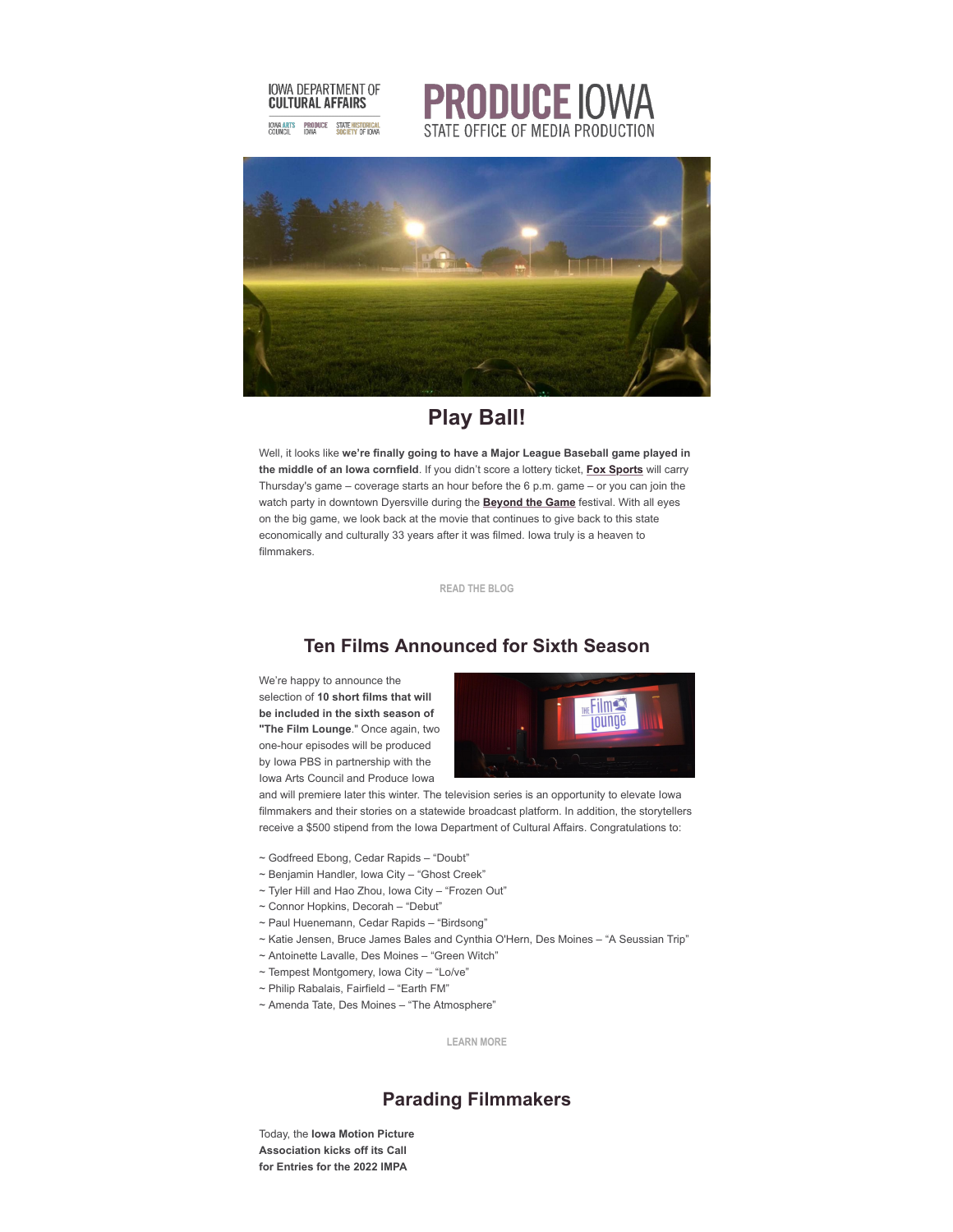**Awards Gala**, which will be held May 14 at the Bridge View Center in Ottumwa. To celebrate, they'll be **driving down the streets of Des Moines as part of the Iowa State Fair Parade**. So give them a wave if you're along the route! You might see some of their newly elected officers: President **Jim**



**Brockhohn**, Vice President **Eric Benson**, Secretary **Debbie Brubaker** and Treasurer**Deb W. Griffith**.

*Pictured: Deb and Rod Griffith in Jim Brockhohn's 1991 Mercury Capri in the recent Puckerbrush Parade in Forest City.*

**[LEARN MORE ABOUT IMPA](https://r20.rs6.net/tn.jsp?f=001SWsxLcdIZXhV7bbKcLN4QHNoBcXPiP5RyMc3j7u74xKHSNy5IWT-Q5cVLkFGWZ9MiDrRJRDUoWmF3S4no3qmb2n-s2UIgwIK8_BSzEcfrQZ5vCEFt2Ivs79yVyU9xk17S8kkcENYT2g=&c=iJmm6JAi7T1pJBiUZ_InGWnTUEUyNn56WCHDg7ItFlXAh4EcQ12uoQ==&ch=1k3GKUef-o-zjsVuE5gRbrD7q_sBMnFhAmxJSMkfgNuPQl8DfMZO9Q==)**

### **Best of the City**



**[LEARN MORE](https://r20.rs6.net/tn.jsp?f=001SWsxLcdIZXhV7bbKcLN4QHNoBcXPiP5RyMc3j7u74xKHSNy5IWT-Q2Weoo3ptV8ZLlz_8o-dHOs7_Rajychbj7RMCli64rxbCaGzR1P9cb6sQ-0I6RhnxTFF2RE5Ix_lIRNaGIN-Xy1W6lhnnnKoVy7Vc6l1ize6GKi62KtbEvM=&c=iJmm6JAi7T1pJBiUZ_InGWnTUEUyNn56WCHDg7ItFlXAh4EcQ12uoQ==&ch=1k3GKUef-o-zjsVuE5gRbrD7q_sBMnFhAmxJSMkfgNuPQl8DfMZO9Q==)**

Filmmakers have caught up on their sleep and they **wrap up the premiere screening of short films from the 48 Hour Film Project Des Moines tonight**. But if you don't get a chance to see your favorites on the big screen, stay tuned: They might be part of the **Best of City Screening and Awards ceremony at 7 p.m. on Thursday, Aug 26, at the State Historical Building Auditorium.** It's hosted by crowd favorite **Jason Garnett**, and free parking is available in the parking ramp just north of the building. (Note: You'll need to walk around to the south entrance of the building on Locust Street due to construction.) See you there!

#### **Alternating Currents**

It's back! **Downtown Davenport is once again hosting its Alternating Currents Festival Aug. 19-22**, with more than 100 film, music, comedy and art events all wrapped up into one weekend. You can find **[the schedule](https://r20.rs6.net/tn.jsp?f=001SWsxLcdIZXhV7bbKcLN4QHNoBcXPiP5RyMc3j7u74xKHSNy5IWT-Q2zLPHXH0eEhWNVw12Sa7t-i-qT4gxm9tKCt2VD7KwYGacYfZNJXwm-WKEMJCmmkeiJU5fWuuzZVBLi2QYOmoG9CQY7VMcPB16HkKBzBgFv-&c=iJmm6JAi7T1pJBiUZ_InGWnTUEUyNn56WCHDg7ItFlXAh4EcQ12uoQ==&ch=1k3GKUef-o-zjsVuE5gRbrD7q_sBMnFhAmxJSMkfgNuPQl8DfMZO9Q==)** online or download the app for easy access to track where all the cool kids are gathering at 20-plus venues around the city.



**[LEARN MORE](https://r20.rs6.net/tn.jsp?f=001SWsxLcdIZXhV7bbKcLN4QHNoBcXPiP5RyMc3j7u74xKHSNy5IWT-Q2zLPHXH0eEhWNVw12Sa7t-i-qT4gxm9tKCt2VD7KwYGacYfZNJXwm-WKEMJCmmkeiJU5fWuuzZVBLi2QYOmoG9CQY7VMcPB16HkKBzBgFv-&c=iJmm6JAi7T1pJBiUZ_InGWnTUEUyNn56WCHDg7ItFlXAh4EcQ12uoQ==&ch=1k3GKUef-o-zjsVuE5gRbrD7q_sBMnFhAmxJSMkfgNuPQl8DfMZO9Q==)**

## **MediaMakers: Justin Smith**



**[LEARN MORE](https://r20.rs6.net/tn.jsp?f=001SWsxLcdIZXhV7bbKcLN4QHNoBcXPiP5RyMc3j7u74xKHSNy5IWT-Q5j6qYExTKREvoGcGvz8DvhY5r9--n2JGRW173EKtwEGhnsF311fYLku7w5MgqEmDGyZ_8joXRExD5NG7HifFyV822SeWFQXQA==&c=iJmm6JAi7T1pJBiUZ_InGWnTUEUyNn56WCHDg7ItFlXAh4EcQ12uoQ==&ch=1k3GKUef-o-zjsVuE5gRbrD7q_sBMnFhAmxJSMkfgNuPQl8DfMZO9Q==)**

#### Returning from the pandemic . . .**MediaMakers**, our series of spotlights on interesting Iowans and the important work they do in our state. **This month, we're featuring Justin Smith of Waukee, the owner of Lightsmith Media**. He started in the business by offering free videos for nonprofits to get his name out there and now runs a successful company with many clients. His advice? Just go do it!